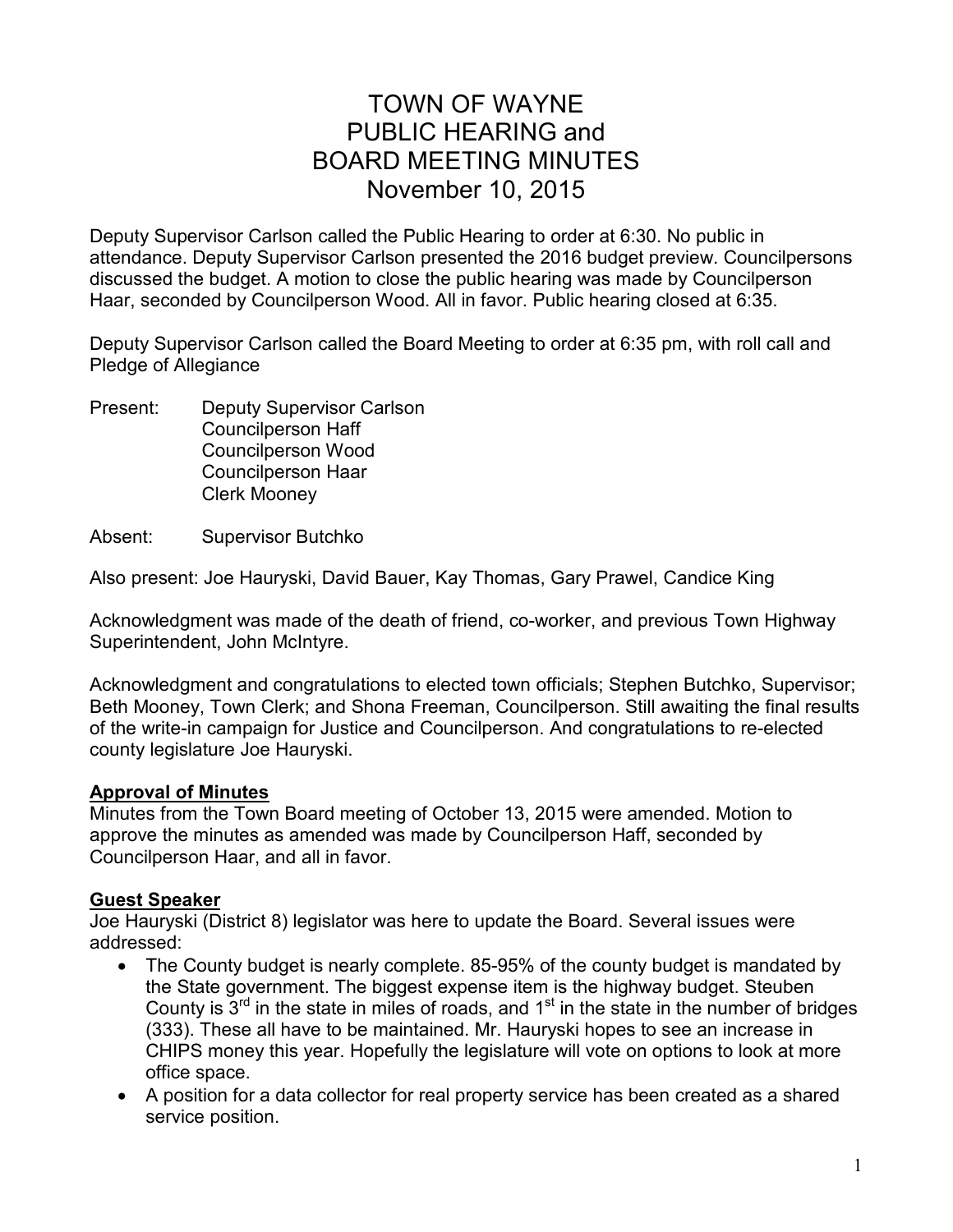- The contract for the SPCA with the county expires the end of this year. The SPCA will no longer pursue cruelty cases, and will provide housing only. The county dog officer, Scott Mazo has retired. The Public Safety Commission has agreed to provide the Sheriff's Department with a pickup truck, and a position. This position will be filled by existing Sheriff Deputies, with extensive training in animal cruelty and animal handling.
- Kraft plant in Corning is scheduled to close with the loss of 400 jobs. There was a community information meeting to bring out ideas and express concerns from farmers and employees. Nothing new to be done at this point.

### **Budget**

A motion to accept the 2016 Town budget was made by Councilperson Haar, and seconded by Councilperson Haff. All in favor per roll call vote.

| <b>Deputy Supervisor Carlson</b> | Aye |
|----------------------------------|-----|
| <b>Councilperson Wood</b>        | Aye |
| <b>Councilperson Haff</b>        | Aye |
| <b>Councilperson Haar</b>        | Aye |

## **Supervisors Report**

Supervisor's report and fund transfers were presented.

A motion to approve report and transfers was made by Councilperson Wood, seconded by Councilperson Haar, and all in favor.

## **Clerks Report**

The July clerks report was presented. No discussion.

Vouchers were presented and discussed. A motion to approve vouchers, Abstract 10 of 2015, was made by Councilperson Wood, seconded by Councilperson Haar, and all in favor.

- General Account
	- o Voucher 270 Voucher 293
	- o Total \$23,249.86
- Highway Account
	- $\circ$  Voucher 119 130
	- o Total \$18,991.72
- TA Account
	- $\circ$  Voucher 47 51
	- o Total \$7,207.39
- SL Account
	- o Voucher 11
	- $\circ$  Total \$212.54

The Aging in Place forum held in the Town Hall on October 21 was a big success. There was lots of positive feedback and residents found the forum very informative.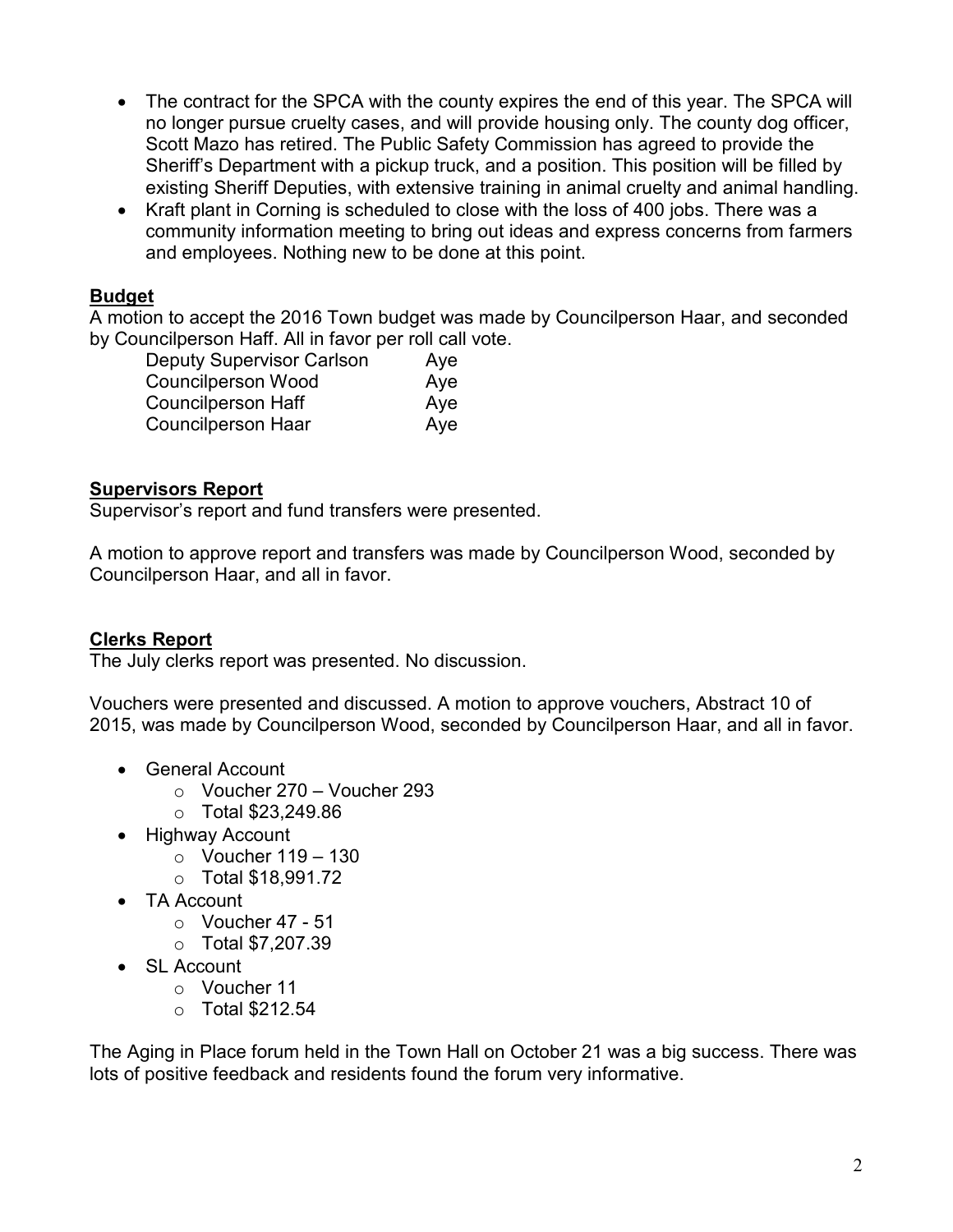## **Justice Report**

The report was presented and no discussion.

Justice Prawel introduced the new court clerk Candice King. Justice Prawel formally thanked the board for authorizing the position.

Justice Prawel was asked to do a presentation at the County Citizen's Police Committee regarding preliminary jurisdictions and trial jurisdictions of a local criminal court.

### **Highway Superintendent Report**

Journal presented and discussed.

The highway department has used 100% of the CHIPS money from this year. Most road work is done for this year and the department is getting ready for winter.

#### **Property Assessor Report**

No Report other than to announce the STAR exemptions for the upcoming year.

Supervisor Butchko has a meeting regarding shared services set up with Urbana and Pulteney for the new Assessor for next year on November  $19<sup>th</sup>$ .

Mr. Dave Oliver, our planned new assessor, has injured himself. In the event it becomes necessary, Mr. William Torp stated he would be available on a consultant basis as assessor if needed.

## **Code & Zoning Officer**

Review of report as submitted. No discussion.

## **Planning Board**

Planning minutes were presented. No discussion.

After discussion with the attorney, Supervisor Butchko will sign the LUR contract with B&L and cross off section E referring to ownership of the document.

Deputy Supervisor Carlson updated the board on the planning board's approval of 3 site plans for residential solar systems.

#### **Watershed**

Report Reviewed. No discussion.

# **Dog Control Officer**

No Report.